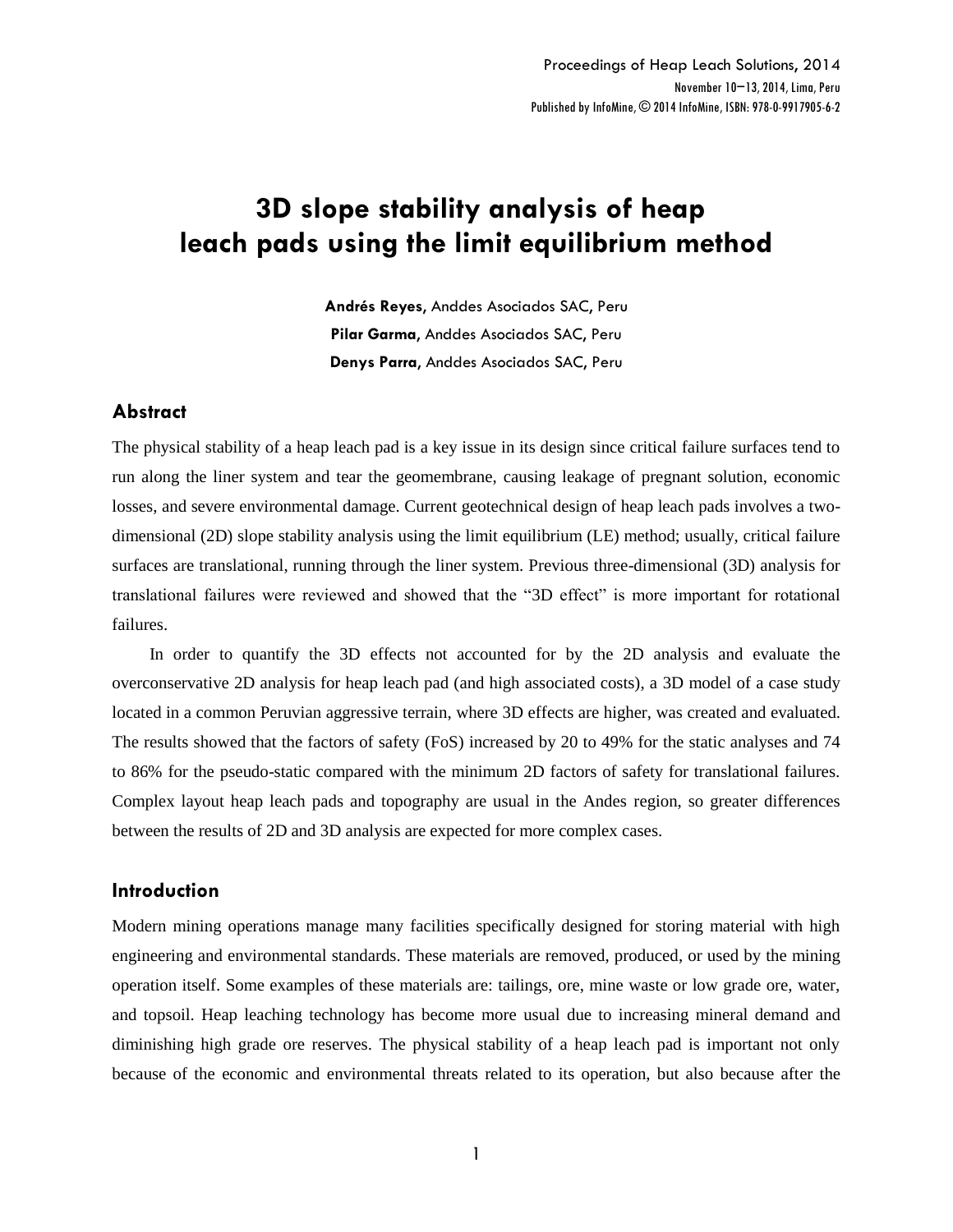leaching is over, a heap leach pad becomes a spent ore facility containing material that can leach with the liner system as a weak layer for potential failure surfaces.

In Peru and in the countries among the Andes region, mining operations are undertaken at altitudes higher than 2,500 meters above sea level and in rugged, mountainous, and often aggressive terrain. For this reason, when designing a heap leach pad, problems such as slope stability and locating a suitable site for disposing the ore are encountered. Valleys are usually the only place available for heap leach pads, so civil and geotechnical design require additional effort and specific design criteria that differ from those used on flatter terrain at lower altitudes (César et. al., 2013).

The geotechnical design of heap leach pads involves site investigations that include geotechnicalgeological mapping, boreholes, test pits, geophysical and in situ tests on the foundation soils, and an extensive laboratory program to properly characterize the geotechnical properties of the ore, liner system, and foundation soils. Current state of practice of slope stability analysis involves the use of the limit equilibrium (LE) method in 2D sections selected to represent the most critical heap leach pad conditions. Critical rotational failures are usually not used when the foundation is composed of dense soils or competent rock after removing all unsuitable soil, therefore, translational failures are most of the time the most critical. However, the selection of both representative and critical sections is often difficult due to the aggressive terrain and complicated heap layouts, so the tendency is to be conservative.

This paper focuses on the slope stability analysis of a heap leach pad located in southern Peru in a very narrow valley with a complex heap leach pad layout. Previous case studies of translational failures were reviewed in order to understand the 3D translational failure mechanism of heap leach pads. A 3D analysis was performed for this facility, and because conventional 2D stability analysis was performed as part of the design, differences between 2D and 3D factors of safety (FoS) are addressed. This 3D analysis represents another step for Peruvian geotechnical practitioners and the mining industries in performing 3D slope stability analysis in mining facilities.

## **The limit equilibrium method for heap leach pads**

In current practice slope stability analyses are usually done with the LE method using a 2D procedure, due to their simplicity and because they are general understood. Calculations usually consist of computing a FoS using one of several LE procedures, each one of them using the same definition of the FoS and equations of static equilibrium (Duncan and Wright, 2005). In the LE method the FoS is defined as the minimum factor by which the soil strength must be reduced to bring the slide to the verge of failure. The soil mass is assumed to be at the verge of slide failure and the equilibrium equations are solved for the unknown FoS (Akhtar, 2011). The FoS equations of static equilibrium for all LE procedures can be written in the same form if it is recognized whether momentum and/or force equilibrium is explicitly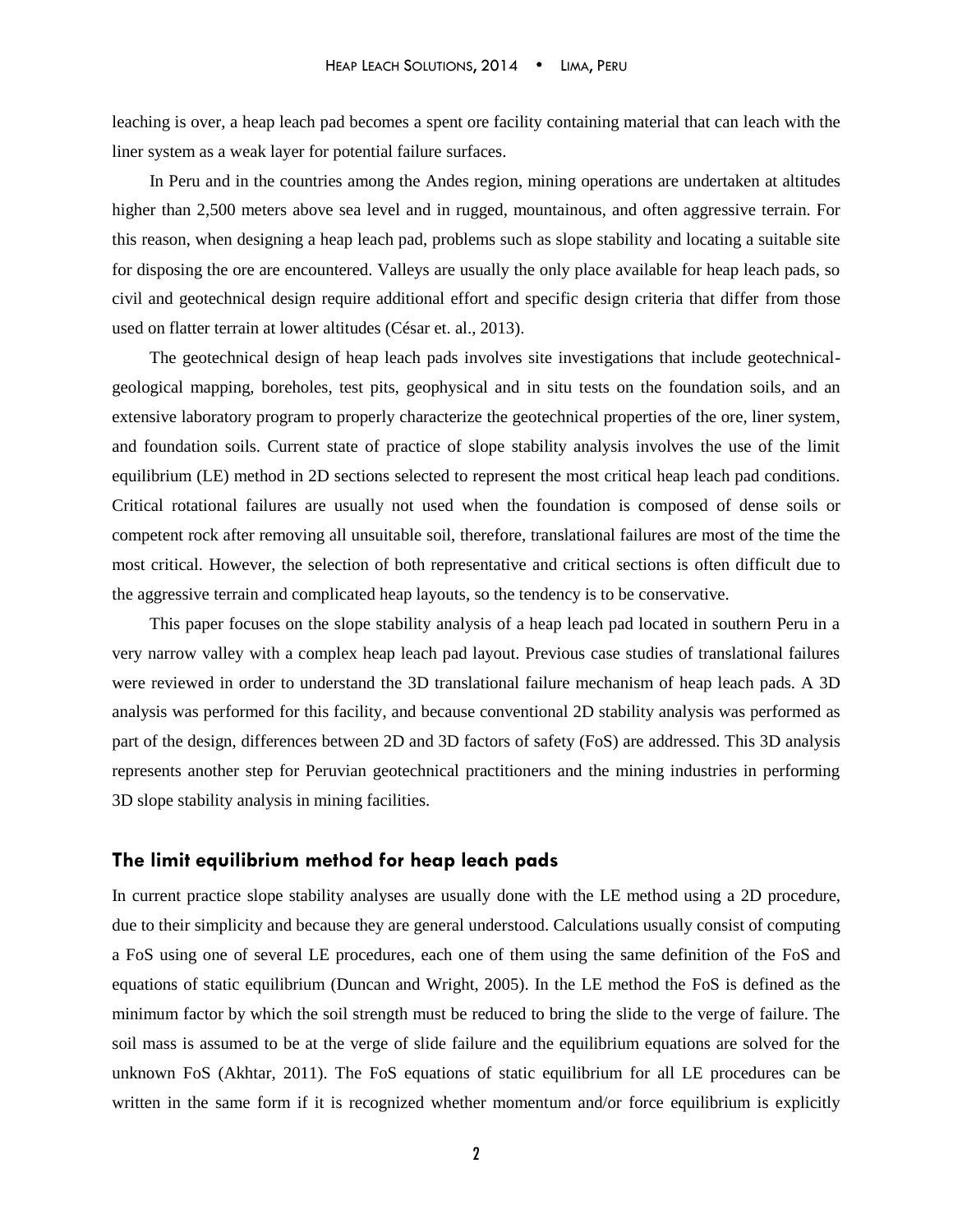satisfied (Fredlund and Krahn, 1977). 2D procedures assume that the slope is infinitely wide (plane strain) in the direction perpendicular to the plane of interest, and therefore 3D effects are negligible. Clearly, all slopes and failure surfaces are not wide and generally are not symmetric, so 3D effects influence the stability of the slope. Gitirana et al. (2008) found that analyzing 3D models can lead to differences in the lowest FoS between 15% and 50%; these differences are greater when dealing with translational failures (Stark and Eid, 1998; Arellano and Stark, 2000).

#### **Two and three-dimensional limit equilibrium procedures**

Reyes and Parra (2014) did an extensive review of the research of Fredlund and Krahn (1977), Duncan (1996), Akhtar (2011) and Kalatehjari and Ali (2013) and compared the most used LE 2D procedures and most of the available 3D procedures to date.

Bishop's simplified (Bishop, 1955) and Janbu's simplified (Janbu et al., 1956; Janbu, 1973) are two of the non-rigorous procedures often used by geotechnical practitioners. Spencer's (1967), Morgenstern and Price's (1965), and the General Limit Equilibrium (Fredlund et al., 1981) are rigorous procedures that have been successfully implemented in most of the commercially available software and are among the most used procedures for routine design of heap leach pads (Reyes and Parra, 2014).

Since 1969, several 3D LE procedures have been proposed; however, after more than four decades, geotechnical practitioners have not yet accepted 3D procedures over the various 2D procedures used nowadays. Extending 2D LE procedures to 3D necessitates more assumptions for rendering the problem statically determinate (Akhtar, 2011) and building the 3D geometry of a real slope and determining its critical failure surface are issues still not well understood for practitioners, particularly for translational failures. Reyes and Parra (2014) reviewed most of the 3D LE procedures available and noted that most of them were direct extensions of 2D procedures of slices by adding the third dimension and changing them into columns.

Akhtar (2011) concluded that 3D FoS is greater than 2D FoS and showed that there were serious inaccuracies involved in the studies that indicated the opposite. Additionally, past researchers used assumptions and geometries that did not represent field behavior. Furthermore, less than half of the 3D procedures reviewed utilized field case histories to validate their formulations—and even then, only field case histories that were applicable to their formulations were studied instead of a wide range of case histories with different conditions. Despite the disagreement between researchers and the general confusion between practitioners, commercially available software usually performs 3D analysis using columns and published 3D extensions of 2D LE procedures. 3D software must properly model slope geometry, material properties, and general failure surfaces (Reyes and Parra, 2014).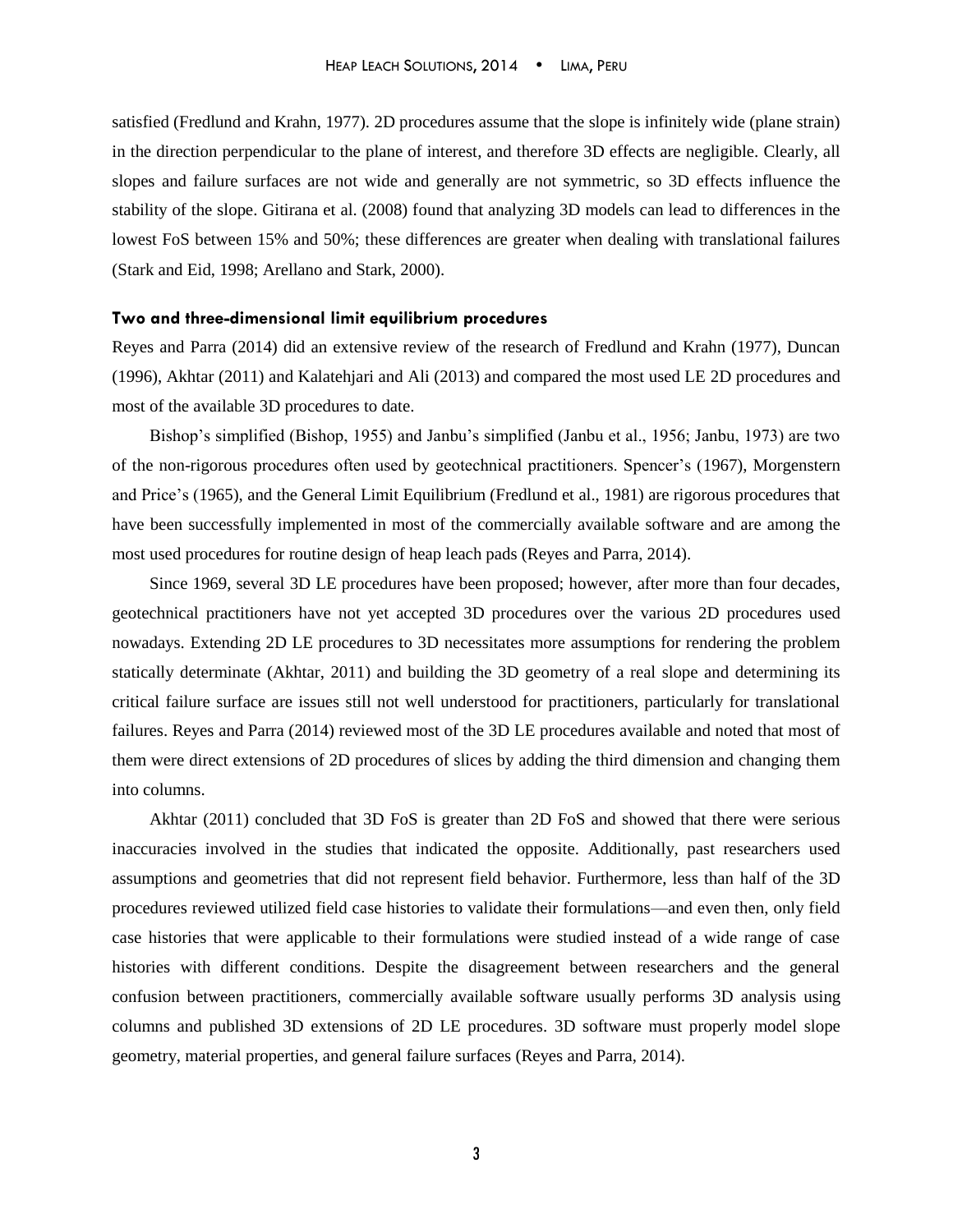#### **Side strength in translational failures**

As previously stated, 2D LE analysis is based on plane strain conditions, assuming a nonvariable cross section in the direction perpendicular to the direction of sliding (DOS), therefore 3D "effects", such as the end effects, are negligible. 2D analyses are conservative because the resistance along the out-of-plane faces of the slide mass is neglected in the analysis (Akhtar, 2011).

Neglecting the end effects can severely affect the FoS, particularly in narrow slopes with slope angles higher than 20 degrees (Lefebvre and Duncan, 1973). Stark and Eid (1998) and Arellano and Stark (2000) showed that translational slides, which are the most critical in heap leach pads, exhibit a significant difference up to 40% between 2D and 3D FoS. Differences are less pronounced in slopes that fail in rotational failure mode (Akhtar, 2011). Stark and Eid (1998) and Arellano and Stark (2000) cite the following reasons for the more pronounced end effects in translational failures:

- Slopes failing in translational mode usually involve either a significantly higher or lower mobilized shear strength along the back scarp and sides of the slope mass than along the base. This specifically applies to heap leach pads, where the ore always has higher shear strength than the liner system interface, usually consisting of a low permeability soil or geosynthetic clay liner (GCL) and a textured geomembrane.
- A translational failure can occur in relatively flat slopes because of the weak underlying material (e.g., liner system).
- A translational failure often involves a nearly horizontal failure surface through a weak underlying layer or a geosynthetic interface, such as the ones found in landfills and heap leach pads.
- A translational failure often involves a drained shearing condition. This facilitates the estimation of the mobilized shear strength of the materials involved because the shear-induced pore-water pressures do not have to be estimated, only the hydrostatic pressures.

As the inclination of the sides parallel to the direction of motion of the slide mass increases, the shear surface area decreases. Therefore, in translational slides, vertical sides provide the minimum amount of 3D shear strength, because the effective normal stress acting on these sides is only due to lateral earth pressure (Akhtar, 2011). However, in heap leach pads located in narrow valleys, sides that match the liner system along of the valley may provide the minimum 3D FoS.

In 3D slope stability software, the side resisting forces due to cohesion and/or friction generated by earth pressure applied to the vertical sides of the end column of the slide mass are not computed (Akhtar, 2011). Stark and Eid (1998), Arellano and Stark (2000), Eid et al. (2006) and Eid (2010) proposed techniques to account for side resistance using the concept of including forces calculated from lateral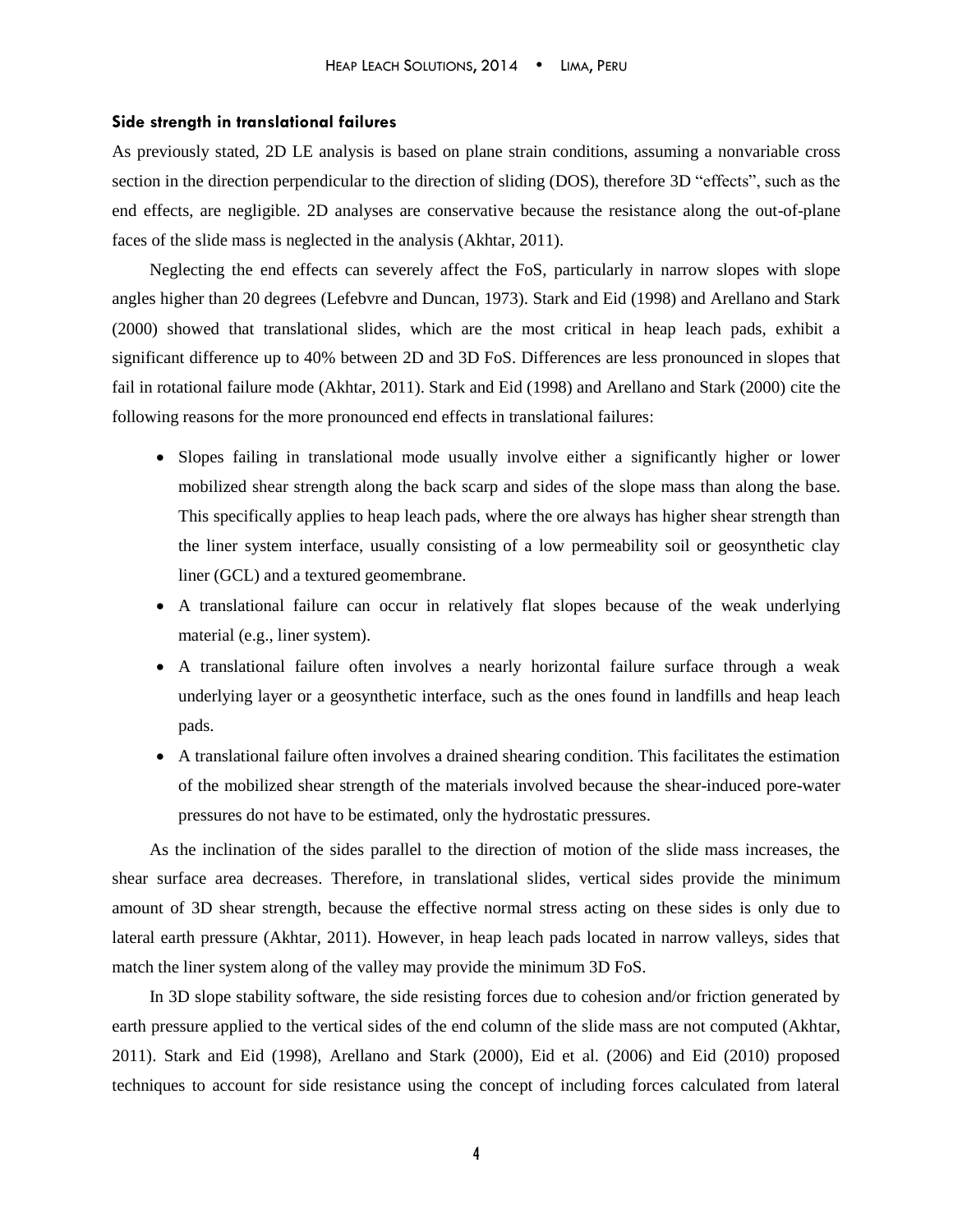earth pressure coefficients. Akhtar (2011) performed a parametric study to improve previous techniques and calculate an accurate earth pressure coefficient, using 3D finite difference and finite element analyses. Akhtar (2011) found that an earth pressure coefficient  $(K_T)$  that is between the classical at rest  $(K_O)$  and active (KA) earth pressure coefficients provides a better estimate of shear strength acting along two vertical sides. It is important to mention that the earth pressure concept is only being used as a reasonable approximation of the side shear strength and does not explain the lateral pressure applied to the slide mass. The applied earth pressure is really not applicable to the side shear strength because the strength is developed along the sides of the slide mass as it moves perpendicular to the applied earth pressure (Akhtar, 2011).

#### **Limit equilibrium accuracy for heap leach pads analysis**

Duncan (1996) concludes that even though it is difficult to know the correct FoS, it is possible to determine sufficiently accurate values of FoS. This conclusion is based on findings that all methods that are considered to be accurate provide a similar FoS. The continuum mechanics method has the ability to model complex problems without simplifying assumptions, which is an advantage over the LE method. Within the continuum mechanics method, finite element (FE) and finite difference (FD) are different procedures. Researchers such as Griffiths and Lane (1999), Chugh (2003) and Griffiths and Marquez (2007) have performed slope stability analyses using FE and FD procedures and shown that these procedures provide comparable results to LE methods.

Akhtar (2011) compared LE, FE, and FD methods of analyzing 2D and 3D slope problems. For 2D LE analyses, the procedures of Morgenstern and Price, and Spencer, yielded reasonable estimates of the 2D FoS for any shape of failure surface; however, Spencer's procedure is preferred because Morgenstern and Price's procedure needs to select an appropriate interslice force function. Bishop's and Janbu's simplified procedures are also suitable for routine analyses. In their experience, the authors have found that the difference of the 2D FoS yielded by Spencer's, and Morgenstern and Price's, procedures are greater when analyzing translational failures of heap leach pads over 100 meters high.

For 3D LE analyses, accepted 3D extensions of Bishop's simplified, Morgenstern and Price's, and Spencer's, 2D procedures provided comparable results with continuum methods and are within 3% of each other. As Morgenstern and Price's, and Spencer's, procedures satisfy all conditions of equilibrium, they are preferred over Bishop's simplified procedure. However, as in 2D, Morgenstern and Price's procedure requires the selection of an appropriate function for interslice forces, so the 3D extension of Spencer's procedure is preferred. Akhtar (2011) also suggests correction factors for the 3D extension of Janbu's simplified procedure. For translational slides, the 3D extension of Spencer's procedure frequently has convergence problems so Janbu's simplified procedure (with the 3D correction factor) is preferred.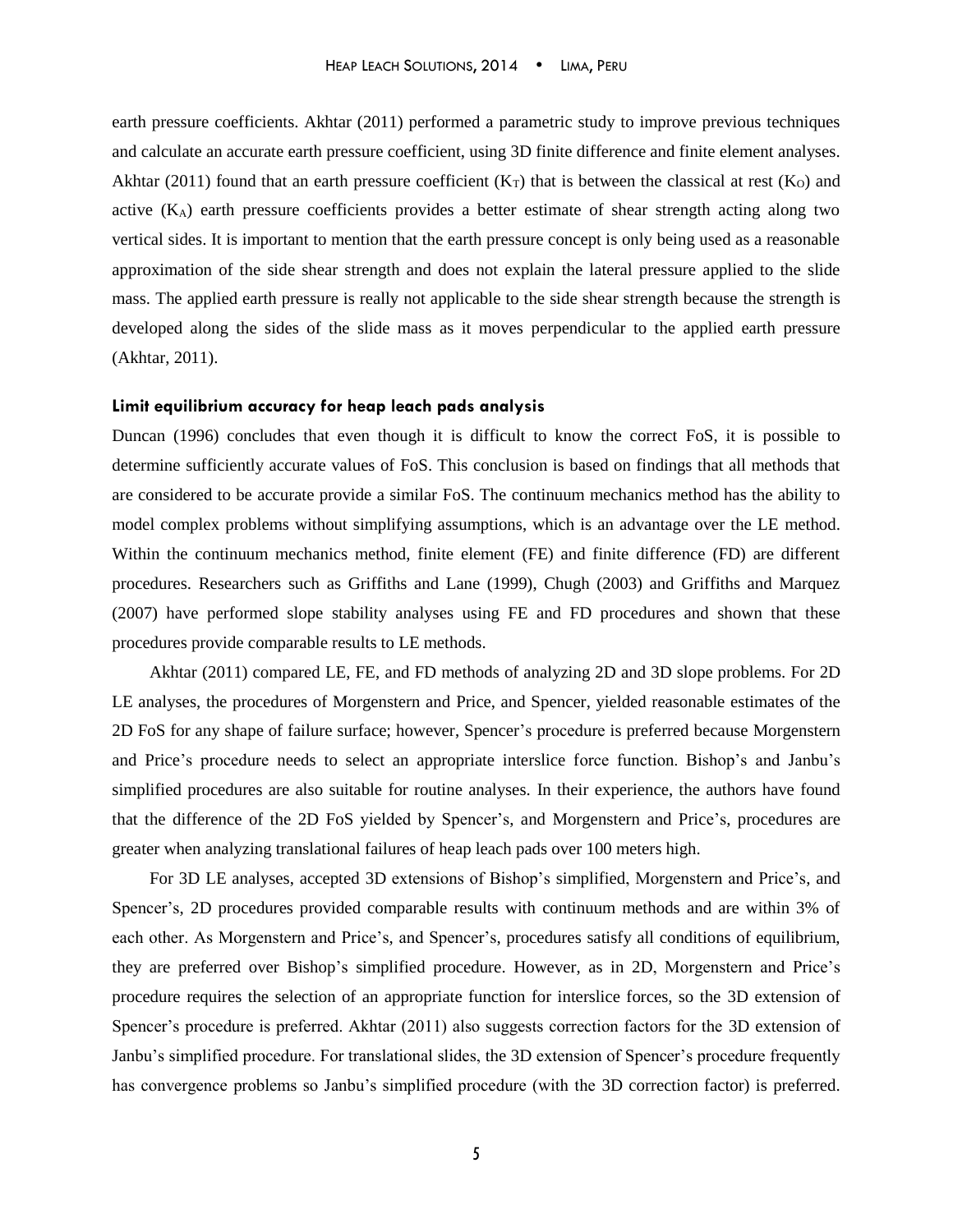Using Akhtar's (2011) correction factor, Bishop's and Janbu's simplified procedures are viable alternatives to the 3D extension of Spencer's procedure.

## **Slope stability analysis of heap leach pads in current practice**

In 2D analyses, a number of cross sections are selected in such a manner that they represent the inherent 3D problem, simplifying 3D geometry, 3D failure surface shape and length, soil variability and, in the case of translational failures, side shear strength. Hence, the accuracy of the analysis depends on the ability to select both representative and critical cross sections, determine the DOS, and even assume overconservative simplifications (Reyes and Parra, 2014).

In relatively flat slopes or in side-fill leach pads, cross sections used to determine the 2D FoS are considered sufficient because the material's properties and configuration involved in the analysis do not vary significantly in the perpendicular direction of the cross section and the assumed DOS (Reyes and Parra, 2014). Figure 1 shows examples where 2D analyses may yield overconservative FoS. Cross sections used to analyze each example are also shown in plan view. It can be noted that a large number of sections are used; some of them specifically modeled for analyzing particular soil layers and geometry configurations, especially to evaluate translational failures. It is also really difficult to determine the main DOS. It is important to mention that in all of these examples of real projects, an extensive program of geotechnical investigations were carried out to characterize all materials involved in each section, with special effort made to determine the non-linear shear strength envelope for the liner system. Heap leach pads configurations such as those shown in Figure 1 are very common in the Andes region.

The focus of this paper is to present a 3D analysis of a heap leach pad, such as the ones shown in Figure 1. During the authors' consulting experience, they have designed and analyzed several heap leach pad facilities, most of them located in the rugged, mountainous, and aggressive South American Andes' terrain. Heap leach pads in the Andes region are located in heterogeneous terrains and in consequence they have complicated layouts. In order to get proper FoS on 2D analysis for cases such as the ones showed in Figure 1, the design must incorporate the use of stability platforms, interior berms or trenches, gentle slopes, buttressing, massive inadequate material removal, use of higher cost but stronger interfaces for the liner system, and also limiting the height of the facility. In order to quantify the 3D effects not accounted for by the 2D analysis and evaluate the overconservative 2D analysis for heap leach pad (and high associated costs), a 3D model was built.

As the accuracy of the LE method has been clarified in previous sections, this method is recommended for 3D slope stability analysis mainly because its mechanics and parameters are easier to understand. In consequence, the model geometry, the DOS, and in particular the translational failure shape, are the main issues when a 3D model of a heap leach pad is analyzed. Model geometry is usually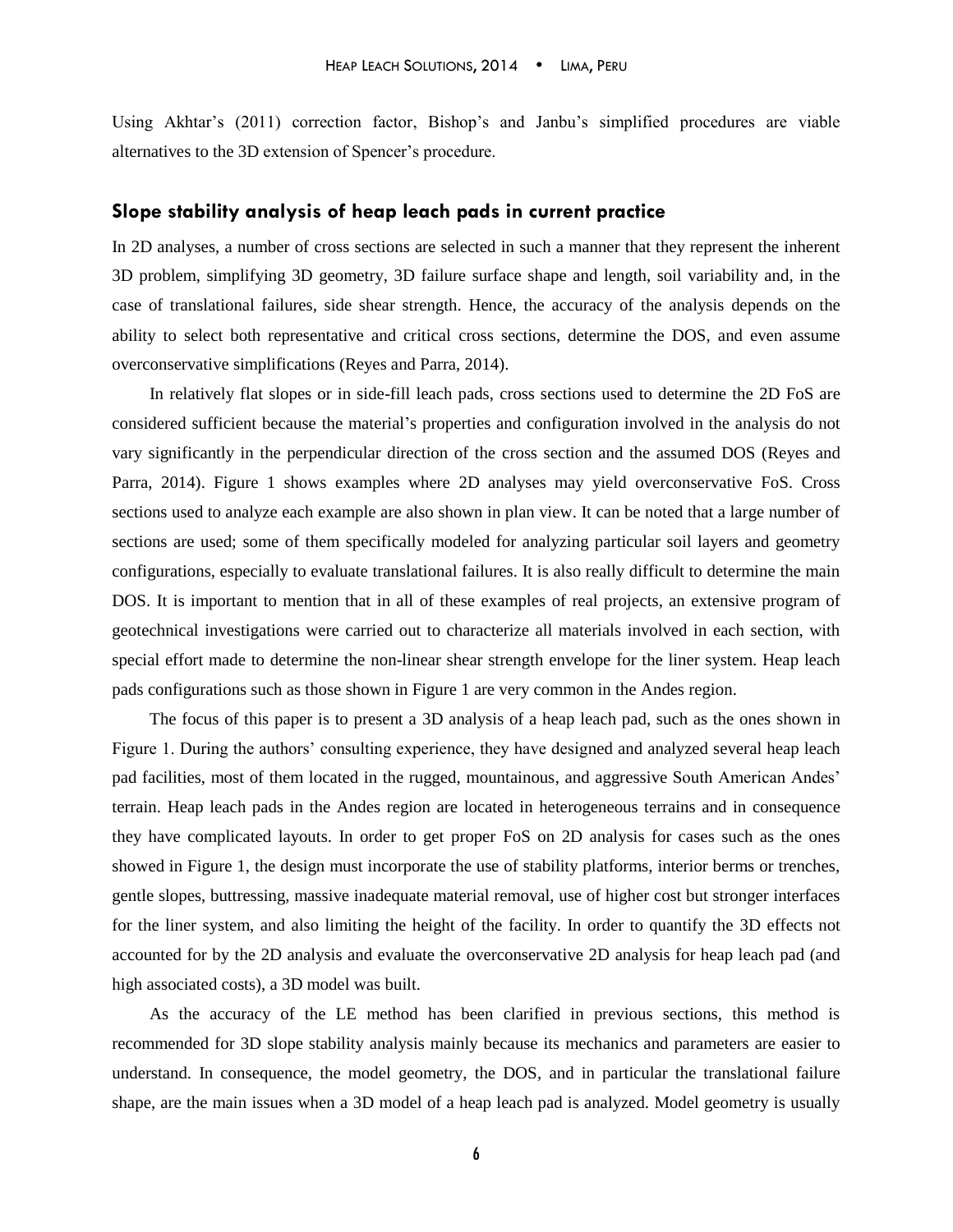based on interpolating input cross sections or creating several 3D surfaces, so realistic models depend on the amount of topographical, geological, and geotechnical information available. Failure surfaces should match field failure mechanisms; in the case of translational failure, failure surfaces should follow the interface in the base and have vertical sides or sides following lateral interfaces, if any.





**Figure 1: Heap leach pads where 2D LE analyses yield overconservative results: (a) narrow valley fill; (b) and (c) multiple narrow valley fills; (d) side fill with narrow ends**

Akhtar (2011) reviewed field case histories and determined the nature of slides. Rotational failures are ellipsoidal, with aspect ratios varying from 0.8 to 2.67. Translational failures commonly occur when a stronger material underlies a weaker one, as is expected for a heap leach pad. 3D analysis is strongly recommended for back-analysis of slope failures, because a 2D analysis back-calculates in a conservative (higher) way the shear strength (Arellano and Stark, 2000). The unique DOS is hard to determine because common commercially available software analyzes models in one direction only. Also, most of them have not incorporated Akhtar's (2011) 3D correction factor for Janbu's simplified procedure and the  $K<sub>T</sub>$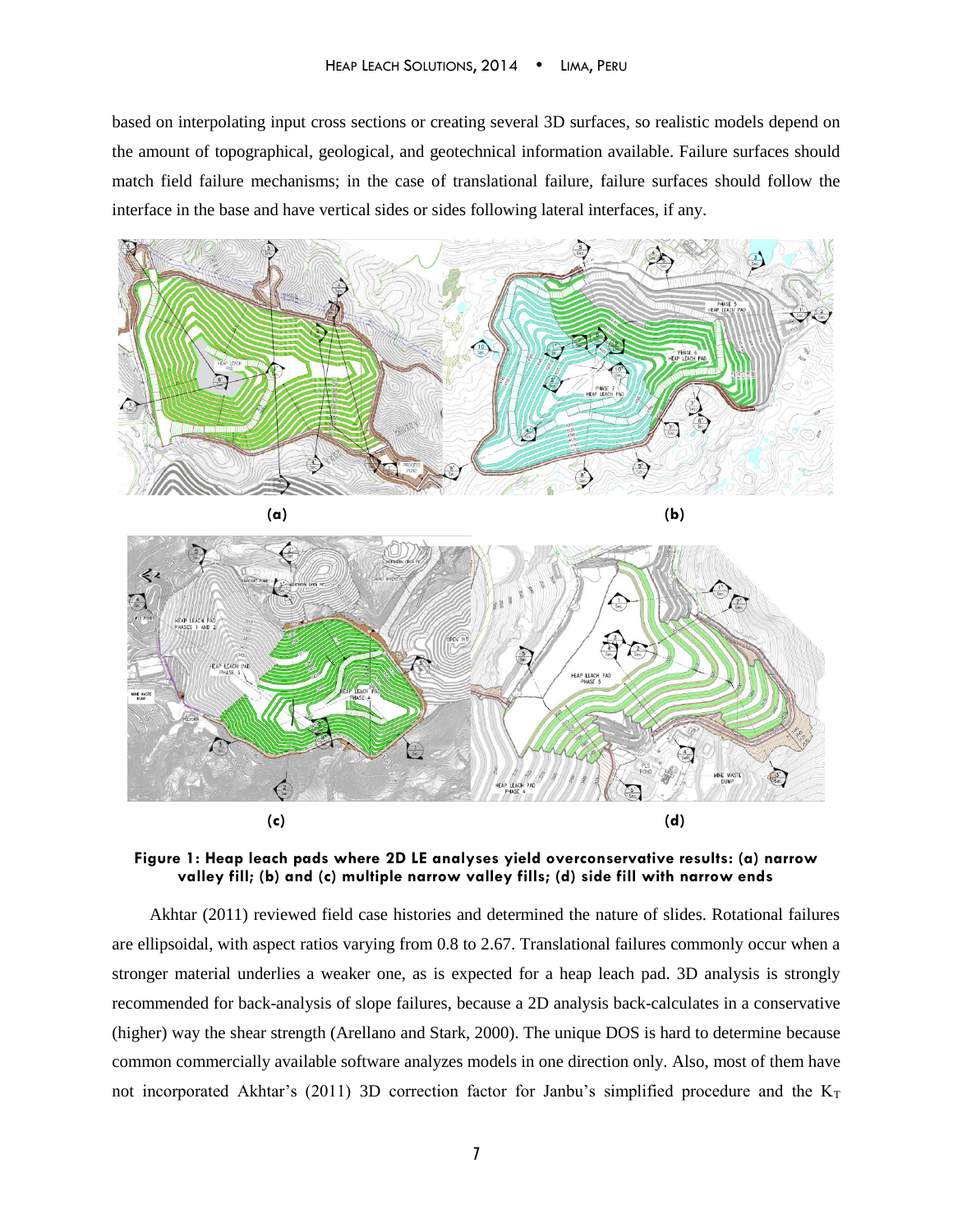coefficient for side shear strength. Therefore, it is strongly recommended to consider choosing the most suitable software, depending on the characteristics of the slope stability analysis.

## **Three-dimensional slope stability analysis of a heap leach pad**

## **General background**

One of the biggest copper mining companies in Peru has its principal mining operation in the Andes region, where they deal, as is usual in Peru, with aggressive terrain, narrow valleys, and very limited space. Their rapid growth in production requires constant expansion plans and new designs for heap leach pads. Selecting the appropriate location for this kind of project is a mainly matter of civil design, so the geotechnical design must guarantee its stability. This scenario is similar all over Peru, where mining companies are forced to build not only heap leach pads, but mine waste dumps and tailing dams, in narrow valleys and with a complicated ore, mine waste, or tailings layout. Figure 1a shows a plan view of the heap leach pad analyzed in this study.

#### **Geotechnical characterization**

As is standard in Peru, design of heap leach pad projects includes extensive geotechnical investigation programs for ore, construction materials, and soil foundation characterization. Common investigations involve a large quantity of field work that includes geological-geotechnical mapping, boreholes (with depth as much as 1.5 times the maximum height of the heap leach pad), test pits, geophysical in situ tests, and in situ determination of global size particle distribution, along with an extensive laboratory test program to model accurately all material involved in the design.

Lately, large-scale direct shear (LSDS) tests with high confining pressures are being performed in order to properly define the non-linear shear strength envelope of the liner system interface, as it heavily influences the calculated 2D FoS (Parra et al., 2012). Textured geomembrane asperity height measurements are performed before and after LSDS tests, as well as when geomembrane is being installed, due to its influence in the interface shear resistance. Peruvian regulatory agencies are also requesting mining companies for a constant reevaluation of the overall physical stability of most of their facilities. In order to do so, during operation it is common to compile engineering design and construction information (quality dossier) focusing on the data related to soil liner characteristics, take undisturbed and disturbed samples of soil liner and leached ore, respectively, and reevaluate the physical stability (Ayala et al., 2013).

For the case study evaluated in this paper, standard geotechnical investigations were performed around the area. Additionally, six LSDS tests were performed to evaluate shear strength of different kinds of interface: GCL and geomembrane, low permeability soil and geomembrane, overliner and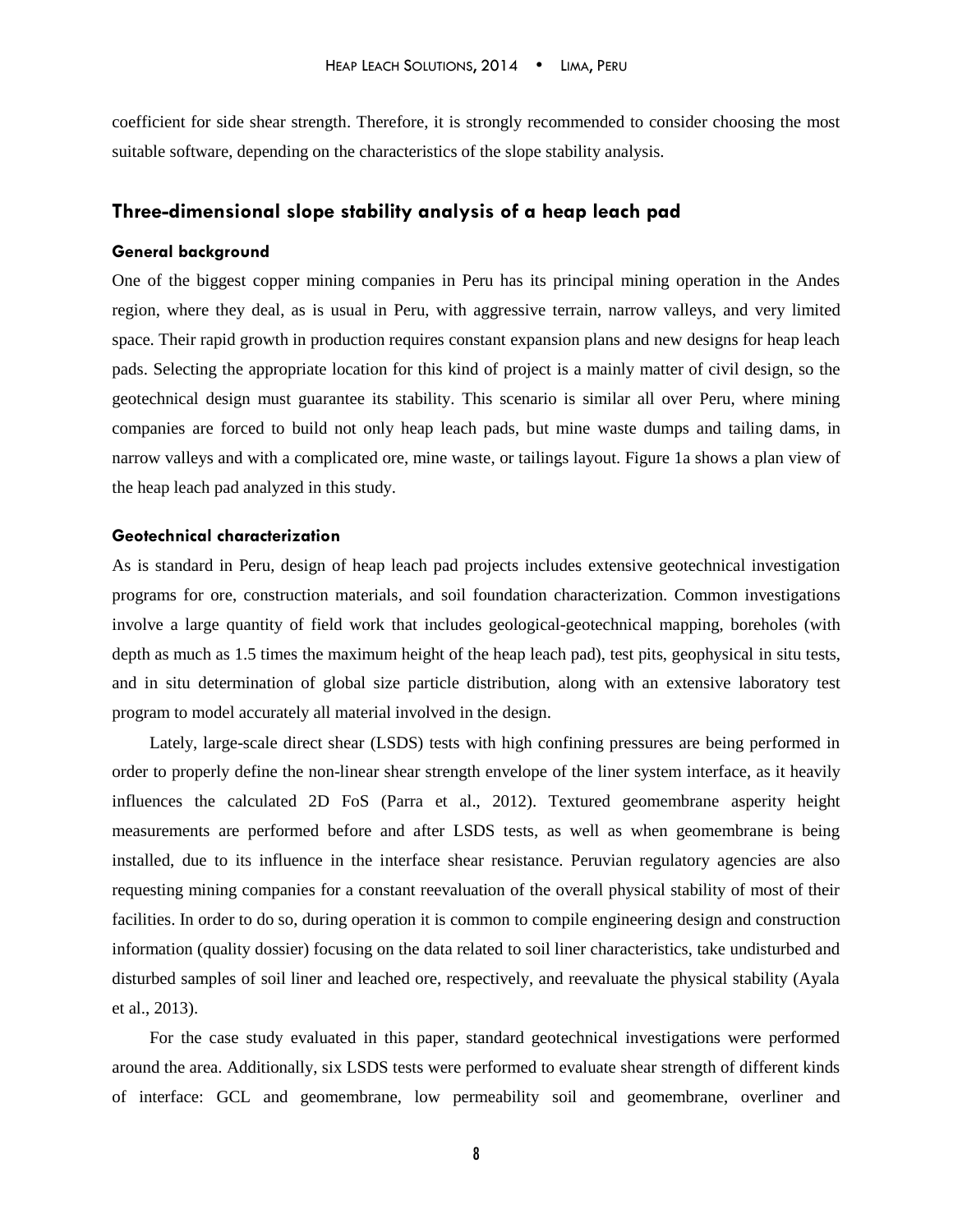geomembrane, among others. The design required that all unsuitable material had to be removed from the foundation and replaced with massive and structural fill; therefore, the heap leach pad was designed over competent rock and in small zones over structural fill or massive fill. As 2D analysis showed that translational failures along the interface and rotational failures along the leached ore were the most critical, the 3D model considered only the materials showed in Table 1.

|             | <b>Specific total</b> | <b>Specific saturated</b> | Cohesion                             | <b>Friction</b><br>angle $(°)$ |
|-------------|-----------------------|---------------------------|--------------------------------------|--------------------------------|
| Material    | weight $(kN/m3)$      | weight $(kN/m3)$          | (kPa)                                |                                |
| Leached ore | 19                    | 20                        | 0                                    | 38                             |
| Interface   | 19                    | 20                        | Nonlinear shear strength<br>envelope |                                |
| Bedrock     | 21                    | 23                        | 100                                  | 30                             |

**Table 1: Shear strength parameters for soil layers involved in the two and three-dimensional analysis** 

#### **Two-dimensional slope stability analysis**

Due to the layout of the heap leach pad and the valley topography, six critical cross sections were selected to evaluate both rotational and translational failure surfaces. These cross sections, however, were by no means representative of the area correspondent to each section, as they were located within the valley, assuming only critical conditions. Thus, an unknown degree of overconservatism was incorporated. Furthermore, 2D failure surface locations were selected not taking into account a possible 3D failure surface that might limit the extension of the failure, which led to the assumption of even more critical conditions. Spencer's procedure was used in a long-term static and pseudo-static (0.19 seismic coefficient) 2D LE slope stability analysis. FoS calculated for each cross section were higher than the minimum required by the design criteria. It is important to mention that these FoS were calculated for the final design of the heap leach pad; previous stabilization measures were used such as the decrease of the overall slope angle, design of intermediate benches (therefore, diminishing the heap leach pad storage capacity), and the selection of a borrow area of a stronger low permeability soil, but with higher associated costs.

#### **Three-dimensional slope stability analysis**

To quantify how overconservative 2D analyses were, a 3D model was built, that accounted for sufficient information to represent the geometry of the topography, slope, soil layer distribution, and geotechnical parameters (Reyes and Parra, 2014). For this case study, detailed topography and heap layout were available. The same geotechnical parameters as shown in Table 1 were used for the 3D analysis. Only translational failures were analyzed in the 3D, as they are the most critical for heap leach pads.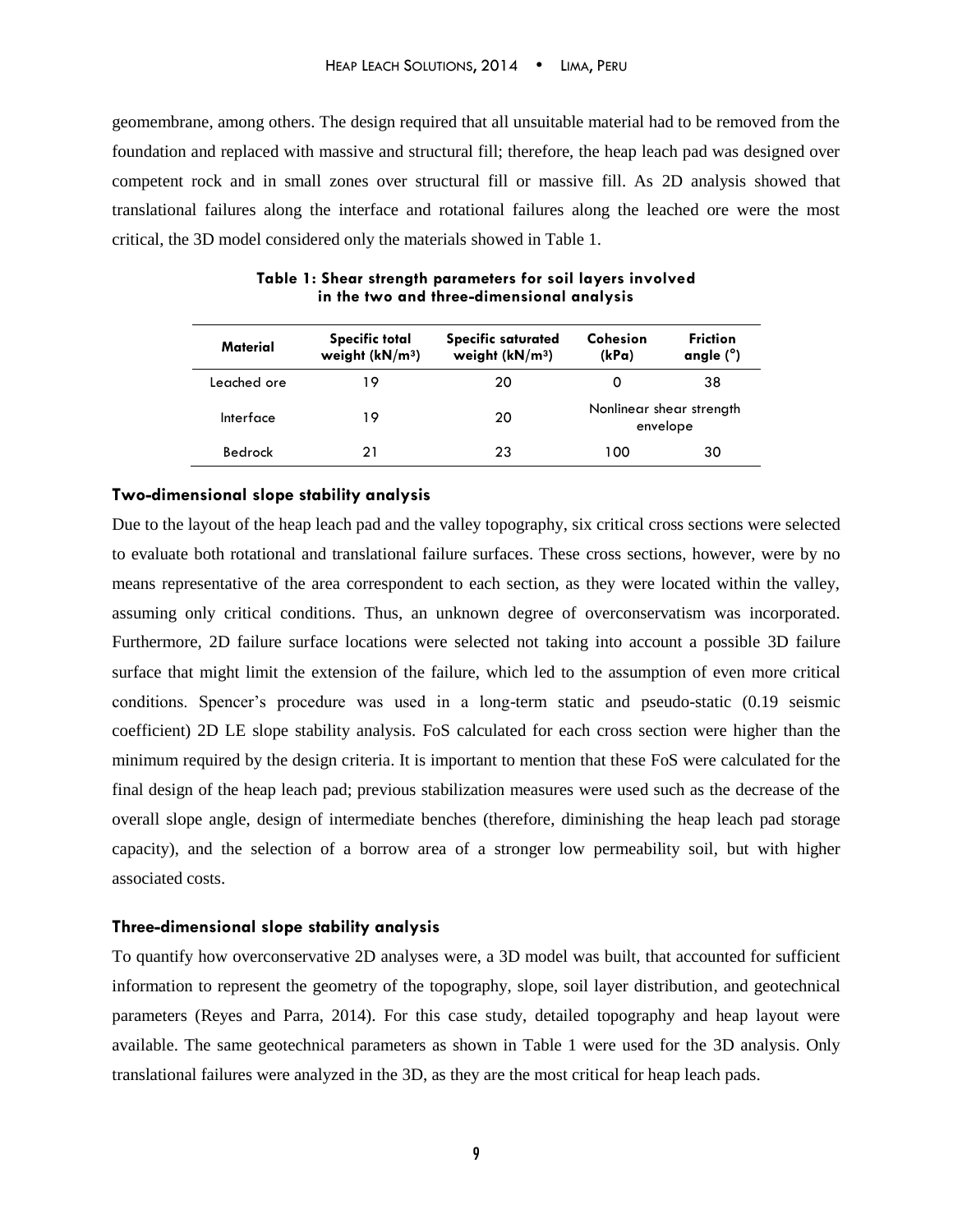The SVSLOPE-3D software package (Fredlund and Thode, 2011) from SoilVision Systems (2011) was used to create the 3D model. SVSLOPE-3D performs LE analyses using the columns method and 3D accepted extensions of classical 2D procedures (Fredlund and Thode, 2011), according to most of the recommendations presented on Akhtar's (2011) research. However, it does not include Akhtar's (2011) 3D correction factor for Janbu's simplified procedure. In consequence, 3D FoS based on this procedure are underestimated; additionally the  $K<sub>T</sub>$  coefficient for side shear strength is not used, but it has implemented the  $K_0$  coefficient described by Stark and Eid (1998) and Arellano and Stark (2000).

#### *Selection of direction of sliding*

Prior to modeling, a 3D DOS was selected for translational failures. The main valley that was analyzed previously by one cross section (referred to from now on as A-A') that had the lowest 2D FoS for translational failure, was selected as the location for the critical 3D DOS for the translational failure. Simplifications were only made to the sides of the valley in order to overcome limitations when locating the translational failure surface; no modifications were made to the critical cross sections so comparisons of the 2D and 3D FoS were possible. Section A-A' matched the 3D DOS for the translational failure.

## *Model geometry and failure surface shape*

SVSLOPE-3D allows creating a 3D model by, among other methods, interpolating cross sections and importing surfaces from, for example, a DXF file. Unlike Reyes and Parra (2014), who interpolated over 34 cross sections for a case with a complex foundation conditions, surfaces were imported mainly because only three materials were involved in the analysis. SVSLOPE-3D represented accurately the heap leach pad complex site topography and layout. Figure 3 shows the model as presented in SVSLOPE-3D, section A-A', and a typical section of the valley.



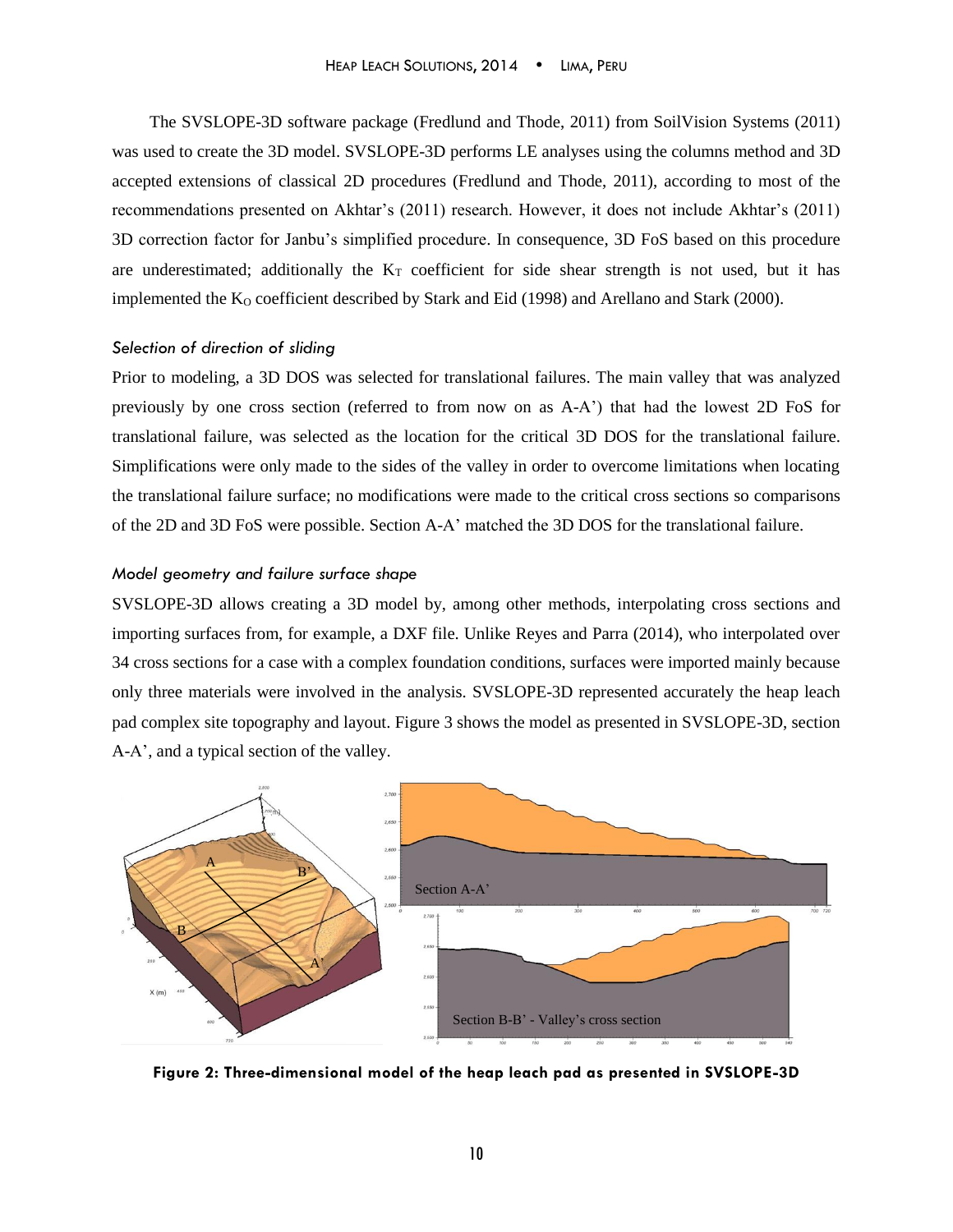Translational failure surface shape was modeled using planes to form "wedges"—each plane is defined by dip and dip direction angles. As mentioned before, the lateral faces of the valley were smoothed, but no modifications were made that would affect the critical cross section. The moving wedges technique implemented in SVSLOPE-3D, that varies the location of the planes that define a wedge, was used to determine the critical failure surface. Dip and dip direction angles of each plane were defined by the topography, with the exception of the angles of back-scarp plane that needed several iterations to find the critical values. As this is not a conventional translational failure, two shapes were defined. The first one, named "continuous" shape, had sides that matched the valley's lateral sides, so that it could run along the interface on the sides and the ore on the back with the same inclination. The second one, named "scalped" shape, had sides that first matched the valley sides and interface and then vertical sides when running through the ore, according to Akhtar's (2011) suggestions for translational failures. Figure 3 shows both shapes as modeled by SVSLOPE-3D. The 3D extensions of Spencer's, and Morgenstern and Price's, procedures were used in order to compare them with the 2D results.

#### *Results of the three-dimensional analysis*

Table 2 present the results from the 3D analyses for translational failures and Figure 3 shows the two translational failure surfaces shapes defined. The "continuous" shape yielded the lowest 3D FoS, and the "scalped" shape was analyzed with and without the side shear forces. Ratios of 3D/2D FoS are presented, comparing the minimum 3D FoS for both shapes and the minimum 2D FoS for section A-A', as suggested by Cavounidis (1987). Results showed that 3D FoS are greater than 2D FoS for about 20 to 49% for the static analyses and 74 to 86% for the pseudo-static analyses. It is important to mention that all results presented were calculated with Spencer's procedure; FoS of Morgenstern and Price's procedure are sensitive to the interslice shear force function and were not used.



**Figure 3: Continuous (left) and scalped (right) shapes for the translational failure**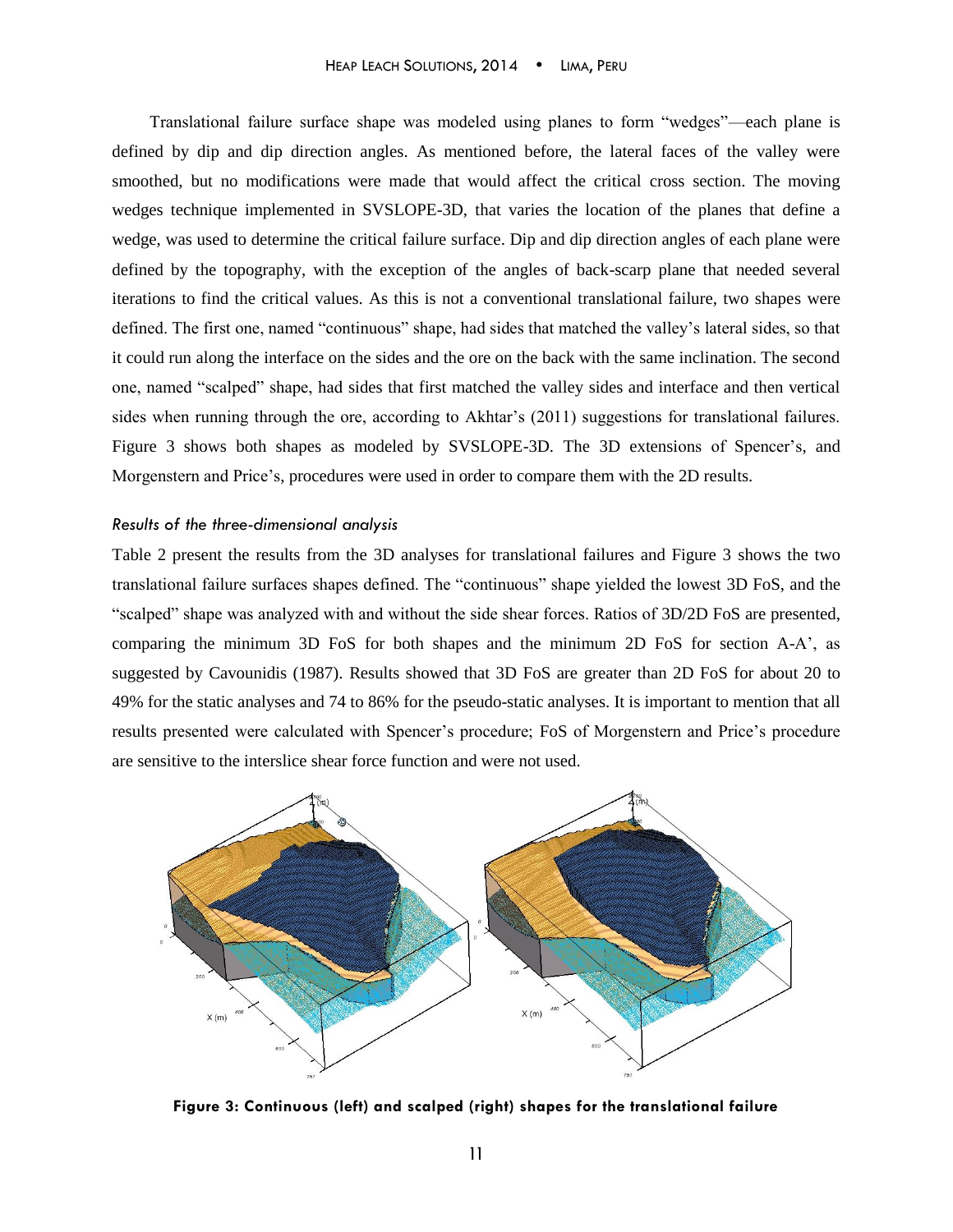These results allowed the authors to understand the nature and failure mechanism of translational failures in heap leach pads, as well as measuring the overconservatism inherent in 2D analysis for this type of facility. More research and 3D analysis of real cases are needed to begin to optimize design of complex heap leach pads and reduce construction costs. This 3D analysis represents another step for Peruvian geotechnical practitioners and the mining industry in performing 3D slope stability analysis in mining facilities.

| Analysis<br>type | <b>Section/Shape</b>                 | <b>Failure Type</b> | <b>Static</b><br>FoS | Pseudo-<br>static<br>FoS | <b>Static</b><br>3D/2D ratio | Pseudo-static<br>3D/2D ratio |
|------------------|--------------------------------------|---------------------|----------------------|--------------------------|------------------------------|------------------------------|
| 2D               | $A-A'$                               | Translational       | 1.983                | 1.041                    |                              |                              |
| 3D               | Continuous                           | Translational       | 2.381                | 1.809                    | 1.201                        | 1.738                        |
| 3D               | Scalped without side<br>shear forces | Translational       | 2.306                | 1.753                    | 1.163                        | 1.684                        |
| 3D               | Scalped with side<br>shear forces    | Translational       | 3.549                | 1.937                    | 1.491                        | 1.861                        |

**Table 2: Calculated factors of safety for the 2D and 3D analysis**

# **Conclusions**

Current state of the art for evaluating slope stability involves 2D LE analysis and the use of rigorous procedures, such as Spencer's, in cross sections that neglect 3D effects. These effects are greater when analyzing translational failures, which is usually the main failure mechanism for heap leach pads. 2D analyses in heap leach pads in the Andes are usually overconservative; however, conservatism is accepted because no real measure of 3D/2D FoS ratios applicable to its reality is known. 3D LE method analysis can quantify this conservatism when geometry and soil strength parameters are known in detail and it is relatively simple to assume the DOS and the failure surface shape. More research and evaluation of complex models are needed to be able to use 3D analysis for design since a heap leach pad failure represents important economic losses and environmental liabilities.

The potential for 3D analysis in a given slope stability software should be evaluated before its use, as it needs to accurately model slope geometry and soil strength. Additionally, it must allow the user to evaluate the methods and techniques of 3D LE procedures, and to understand failure surfaces search techniques and failure surface geometry. As 3D analysis and procedures are constantly evolving, software developers should include important aspects, particularly for the calculation of side shear forces in translational failures.

A 3D analysis of a heap leach pad was carried out using the software SVSLOPE-3D, considering that 2D analysis yielded overconservative 2D FoS due to the complex topography with a narrow valley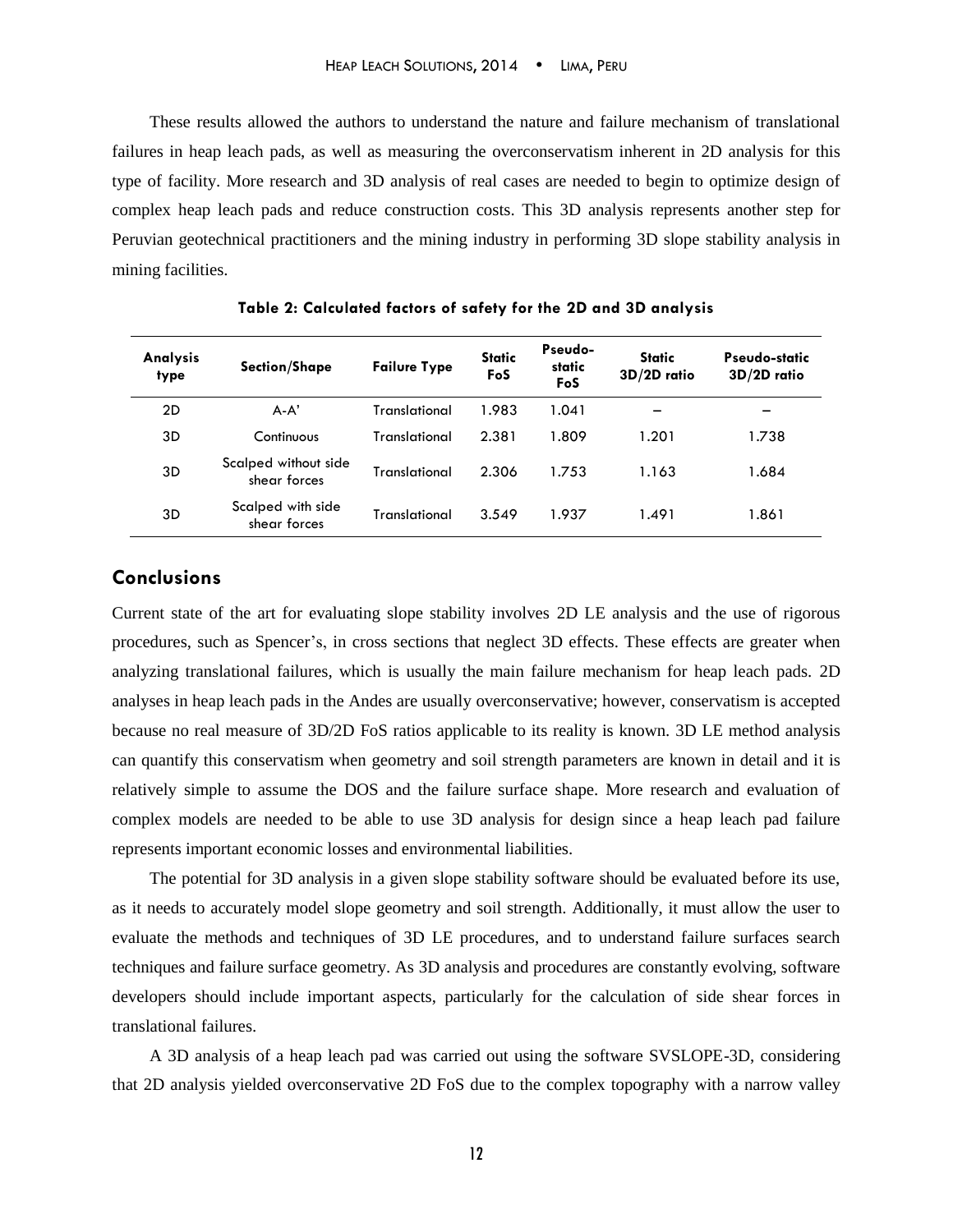and complex facility layout, which is very common in the Peruvian Andes region. Only translational failures were analyzed since they represented the most critical scenario for the heap leach pad analyzed. Spencer's procedure was used in the calculations and comparison, since when using Morgenstern and Price's procedure, the selection of the interslice shear force function heavily influenced the results. Two failure surface shapes were considered. The continuous shape yielded the lowest 3D FoS; however, it did not contain any vertical sides which, as suggested by previous researches, would yield the lowest FoS. The scalped shape, that had vertical sides outside of the valley, yielded higher 3D FoS when considering side shear forces. 3D FoS proved to be greater than 2D FoS, showing an increase of 20 to 49% for the static analyses and 74 to 86% for the pseudo-static analyses. These results agree with charts provided by Akhtar (2011), who demonstrated that for a particular configuration of a slope similar to the heap leach pad analyzed, the "3D effect" is high. However, Akhtar  $(2011)$  also proves that the usage of  $K<sub>O</sub>$  (at rest earth pressure coefficient) to calculate side shear forces in SVSLOPE-3D, may overestimate this effect. More research is needed to define a critical 3D shape that matches real failures and a realistic interslice shear force function. As a lot of effort and budget is invested in determining a detailed topography, performing extensive field work and a laboratory program, additional effort could be made to perform 3D analysis for a more realistic and precise slope stability evaluation in the near future.

These results will allow practitioners to know how conservative heap leach pad designs are when using 2D analysis. More analyses of heap leach pads in aggressive terrain and complex layout, common scenarios in the Andes region, must be evaluated for a better understanding of 3D effects. However, common design of slopes should be performed using 2D analysis to maintain the current conservatism inherent in a 2D analysis. Regulatory agencies and codes should specify a minimum 2D FoS as a design criteria, and further research is needed to specify proper criteria for 3D analyses.

## **Acknowledgements**

This study was performed as a research project funded by Anddes Asociados SAC and the authors acknowledge their support. The continuous support of the SoilVision Systems team is gratefully acknowledged, especially that of Dr. Murray Fredlund, Hai Hua Lu, Rob Thode, and Todd Myhre. Professor Timothy D. Stark and Dr. Kamran Akhtar's research, commentaries, and advice are deeply appreciated and were a source of inspiration for this paper.

## **References**

Akhtar, K. (2011) *Three dimensional slope stability analyses for natural and manmade slopes*. (Ph.D. dissertation). Urbana, Illinois: University of Illinois at Urbana-Champaign.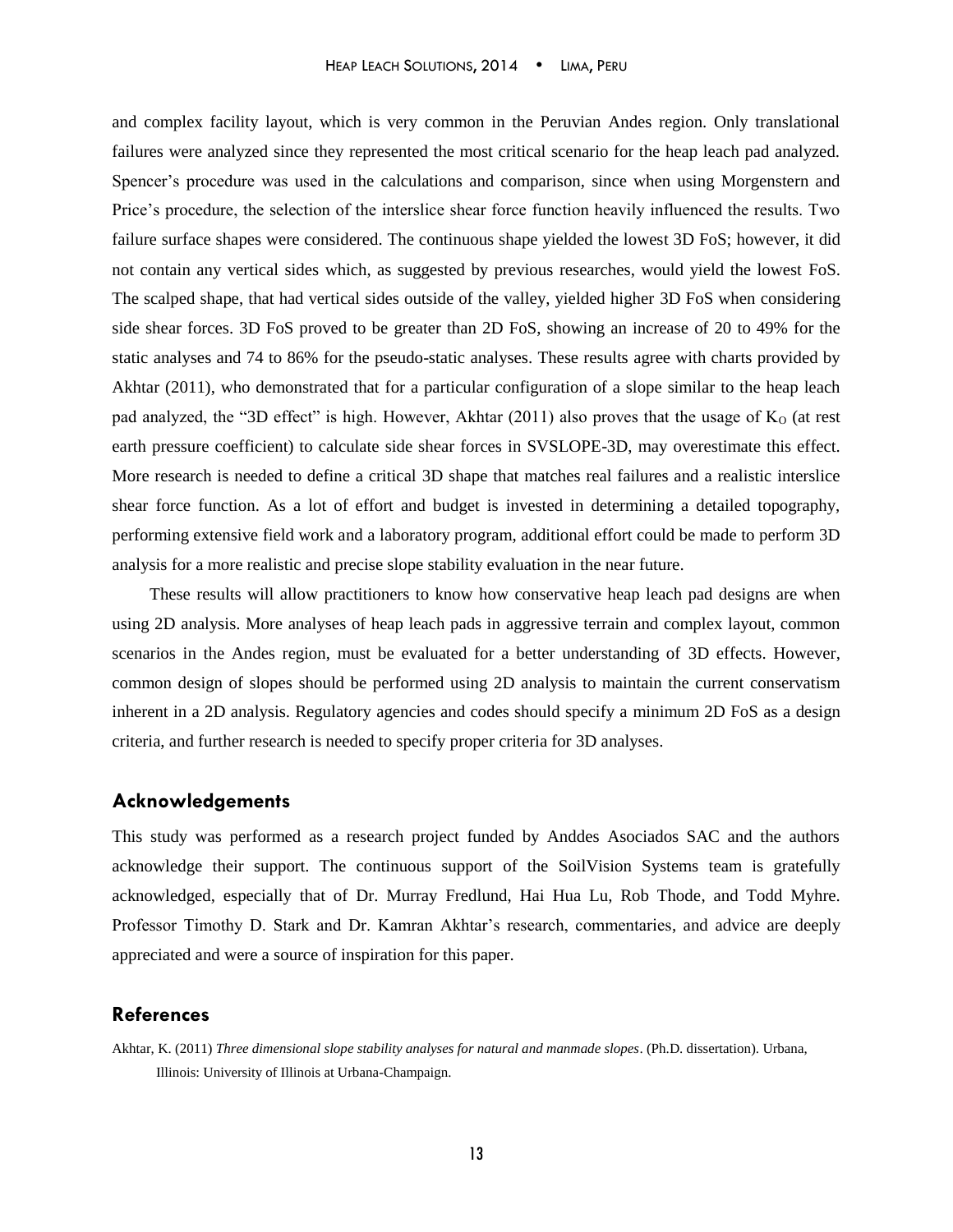- Arellano, D. and Stark, T.D. (2000) Importance of three dimensional slope stability analysis in practice. In *Proceedings of Slope stability 2000 Specialty Conference* (pp. 18-32), Denver, Colorado, USA. American Society of Civil Engineers, Geotechnical Special Technical Publication.
- Ayala, R., Parra, D. and Valdivia, R. (2013) Design and construction review of a heap leach pad for safe operation. In D. van Zyl and J. Caldwell (Eds.), *Proceedings of the Heap Leach Solutions Conference* (pp. 321-331), Vancouver, Canada.
- Bishop, A.W. (1955) The use of slip circle in the stability of slopes. *Geotechnique 5*(1), pp. 7-17.
- Cavounidis, S. (1987) On the ratio of factors of safety in slope stability analysis. *Geotechnique 37*(2), pp. 207-210.
- César, C., Mendoza, J. and Parra, D. (2013) Heap leach pad design in very aggressive terrain. In D. van Zyl and J. Caldwell (Eds.), *Proceedings of the Heap Leach Solutions Conference* (pp. 308-320), Vancouver, Canada.
- Chugh, A.K. (2003) On the boundary conditions in slope stability analysis. *International journal for numerical and analytical methods in geomechanics 27*, pp. 905-926.
- Duncan, J.M. (1996) State of the art: limit equilibrium and finite element analysis of slopes. *Journal of geotechnical engineering 122,* pp. (577-596).
- Duncan, J.M. and Wright, S.G. (2005) Soil strength and slope stability. Hoboken, New Jersey: John Wiley.
- Eid, H.T. (2010) Two and three dimensional analyses of translational slides in soils with nonlinear failure envelopes. *Canadian Geotechnical Journal, 47*(4), pp. 388-399.
- Eid, H.T., Elleboudy, A.M., Elmarsafawi, H.G. and Salama, A.G. (2006) Stability analysis and charts for slopes susceptible to translational failure. *Canadian Geotechnical Journal, 43*(12), pp. 1374-1388.
- Fredlund, D.G. and Krahn, J. (1977) Comparison of slope stability methods of analysis. *Canadian Geotechnical Journal, 14,* pp. 429-439.
- Fredlund, D.G., Krahn, J. and Pufahl, D.E. (1981) The relationship between limit equilibrium slope stability methods. In *Proceedings of the 10th International Conference on Soil Mechanics and Foundation Engineering, vol. 3* (pp. 409-416), Stockholm, Sweden.
- Fredlund, M.D. and Thode, R. (2011) SVSlope Theory Manual. Saskatoon: SoilVision Systems Inc.
- Gitirana, G., Santos, M.A. and Fredlund, M.D. (2008) Three-dimensional analysis of the Lodalen landslide. In *Proceedings of the GeoCongress 2008*, New Orleans, USA.
- Griffiths, G.V. and Lane, P.A. (1999) Slope stability analysis by finite elements. *Geotechnique 49*(3), pp. 387-403.
- Griffiths, G.V. and Marquez R.M. (2007) Three dimensional slope stability analysis by elasto-plastic finite elements. *Geotechnique 57*(6), pp. 537-546.
- Janbu, N. (1973) Slope stability computations. In R.C. Hirchfeld and S.J. Pouros (Eds.), *Embankment-dam engineering: Casagrande volume* (pp. 47-86), Hoboken, New Jersey, USA. John Wiley.
- Janbu, N., Bjerrum, L. and Kjaernsli, B. (1956) Veiledning ved losning av fundamenteringsoppgaver. *Norwegian Geotechnical Institute Publication 16,* Oslo, Noruega.
- Kalatehjari, K. and Ali, N. (2013) A review of three-dimensional slope stability analyses based on limit equilibrium method. *Electronic journal of engineering, 18*. Retrieved (February, 2014) from http://www.ejge.com
- Lefebvre, G. and Duncan, J.M. (1973) Three dimensional finite element analyses of dam. *Journal of the Soil Mechanics and Foundation, 99(SM7)*, pp. 495-507.
- Morgenstern, N.R. and Price, V.W. (1965) The analysis of the stability of general slip surfaces. *Geotechnique 15*(1), pp. 79-93.
- Parra D., Valdivia R. and Soto C. (2012) Analysis of shear strength non-linear envelopes of soil-geomembrane interface and its influence in the heap leach pad stability. In *Proceedings of Second Pan American Geosynthetics Conference & Exhibition Geo Americas 2012*, Lima, Peru.